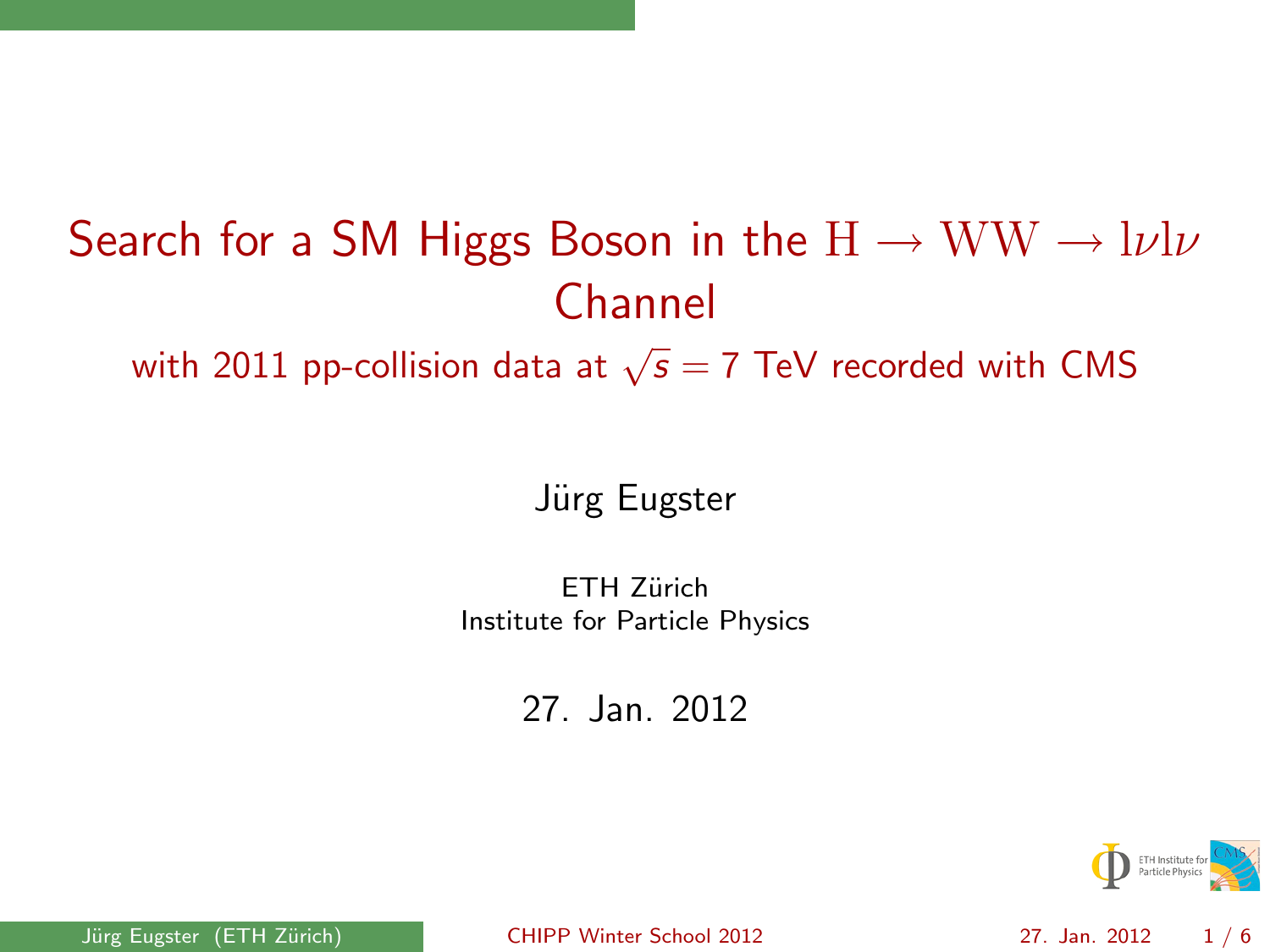## The Standard Model Higgs Boson at the LHC

- Higgs mechanism predicts a Higgs boson  $m_H$  is free parameter  $\blacksquare$
- Direct Limits:  $m_H > 114$  GeV (LEP) and excluded  $158 173$  GeV (Tevatron) at 95% C.L.
- Dominant production process: Gluon-fusion



- $H \to WW \to l\nu l\nu$  channel.  $1 = e^{\pm}/\mu^{\pm}$
- 



J¨urg Eugster (ETH Z¨urich) [CHIPP Winter School 2012](#page-0-0) 27. Jan. 2012 2 / 6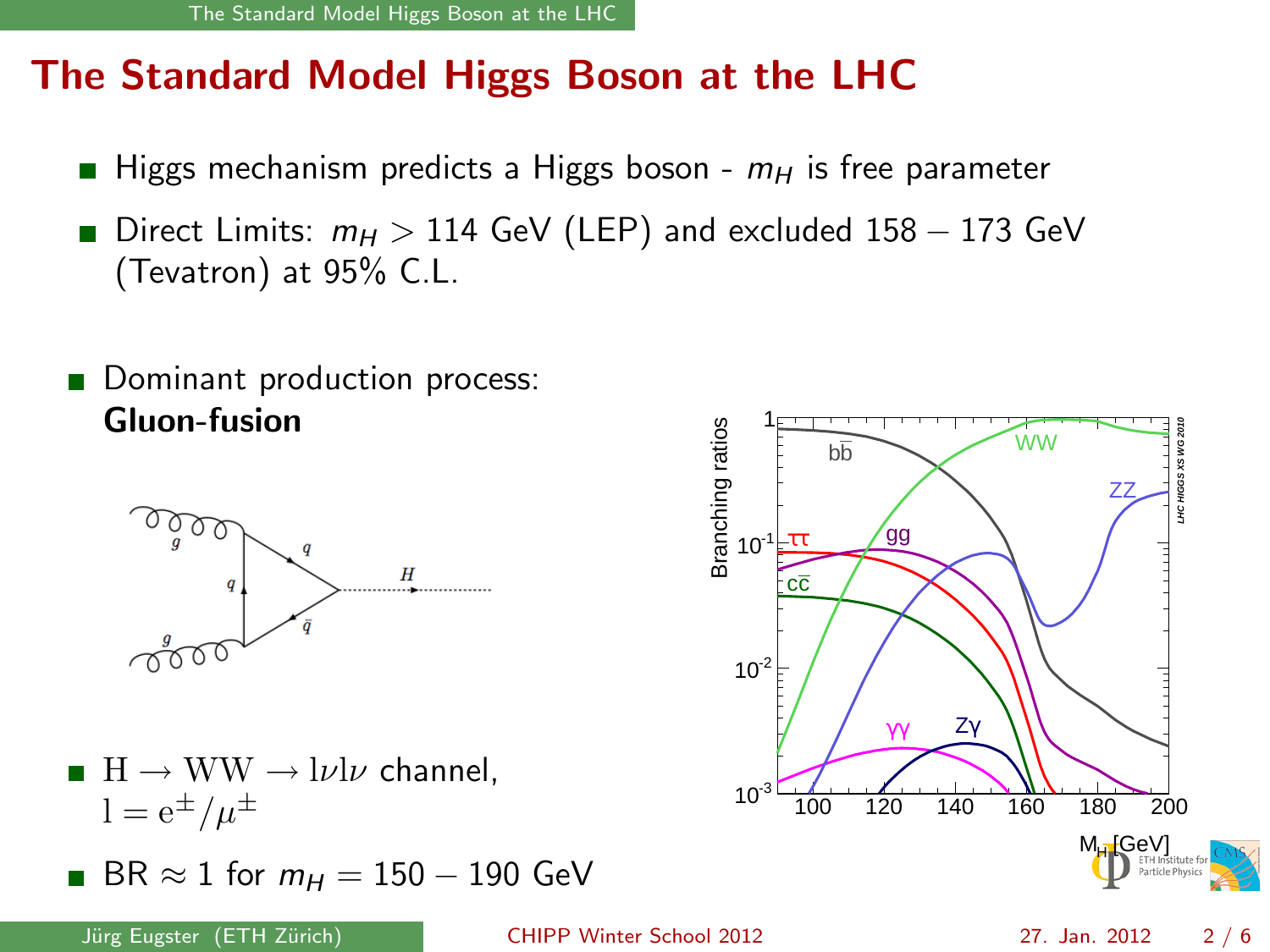# Analysis Strategy

Two high  $p_T$  leptons and large missing  $E_T$  from the neutrinos.

No mass peak for discovery, need exact understanding of background modeling!

#### WW-level preselection:

## Luminosity

2011 data - 4.6  $fb^{-1}$ 

#### Main backgrounds:

- WW
- $\blacksquare$  top
- DY
- $\blacksquare$  W+ Jets
- Di-Boson

#### **Trigger**

- Two oppositely charged high  $p_T$ leptons
- Z veto:  $m_Z \pm 15$  GeV
- **Low mass resonances:**  $m_{ll} > 12$ GeV
- $p_{T,||} > 45$  GeV
- **Top tagging**
- Third lepton veto
- **Jet counting**



J¨urg Eugster (ETH Z¨urich) [CHIPP Winter School 2012](#page-0-0) 27. Jan. 2012 3 / 6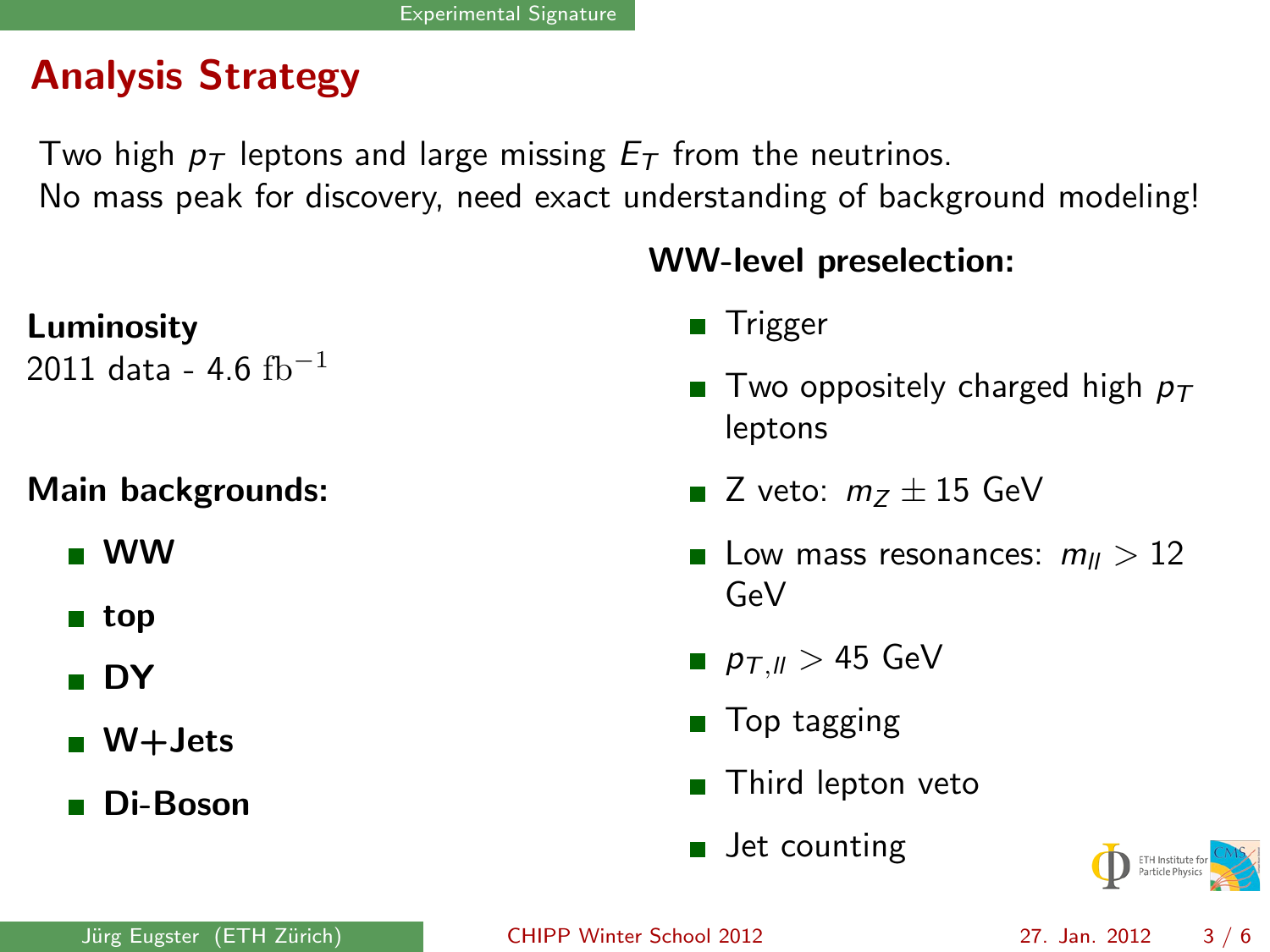# Analysis Strategy

#### Cut based analysis:

 $m_H$  dependent cuts on:

- $p_{\tau}$  of the leptons
- dilepton mass
- transverse Higgs mass
- $\blacksquare$   $\Delta\phi_{ll}$  between leptons

# Multivariate analysis:

Boosted decision tree

- 0-jet, same flavour
- use BDT output in shape analysis

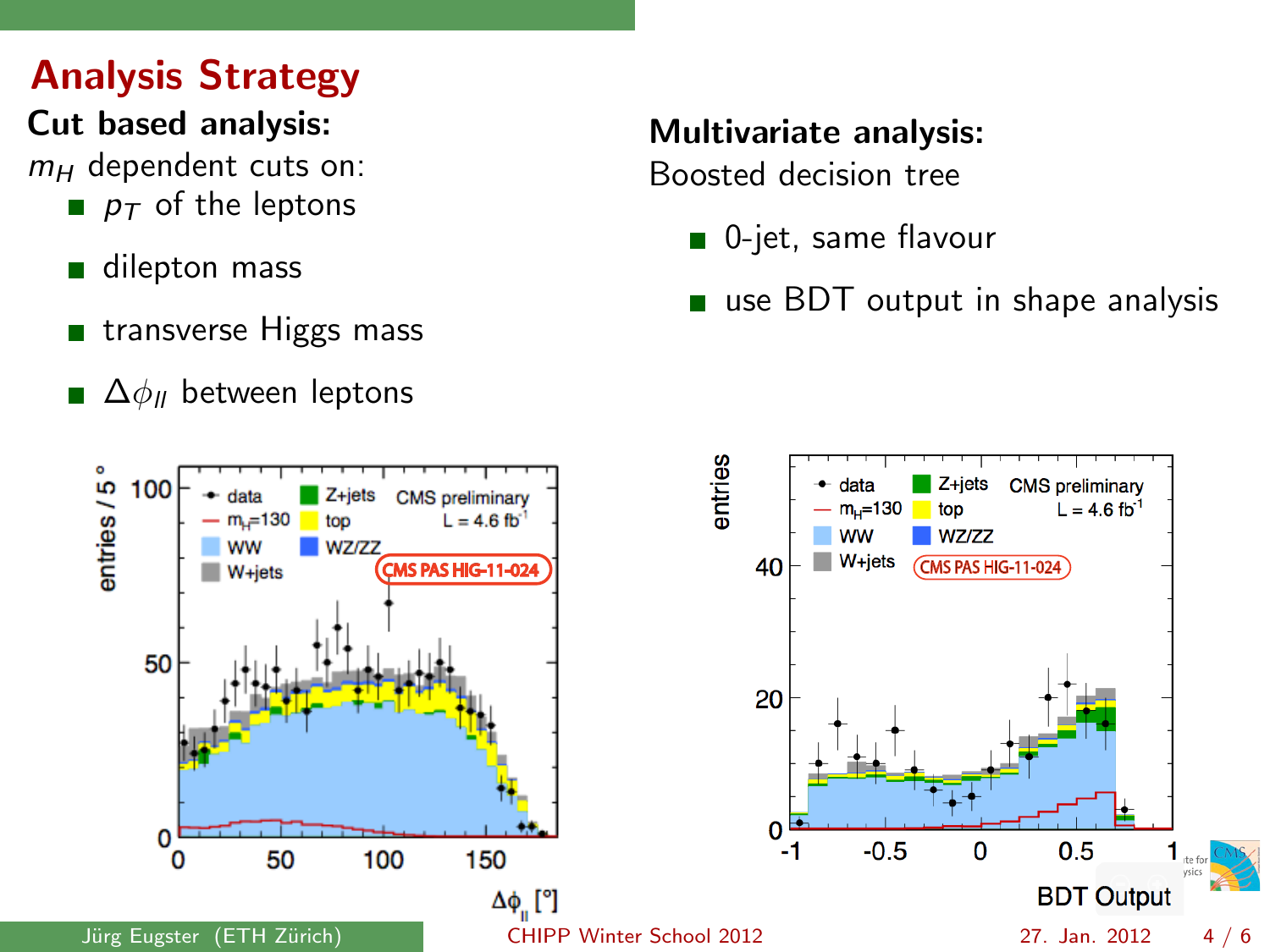#### **Systematics**

#### Experimental Uncertainties:

- **Lepton efficiencies**
- **Lepton**  $p_T$  scale/resolution
- **MET** resolution
- **Jet energy scale**
- **Luminosity**
- Pileup
- Background estimates

#### Theoretical Uncertainties:

- **Higgs cross section**
- PDFs
- WW simulation

#### e.g. Theoretical uncertainty: comparison of BDT output from Madgraph and MC@NLO



#### 0-jet same flavour



#### J¨urg Eugster (ETH Z¨urich) [CHIPP Winter School 2012](#page-0-0) 27. Jan. 2012 5 / 6